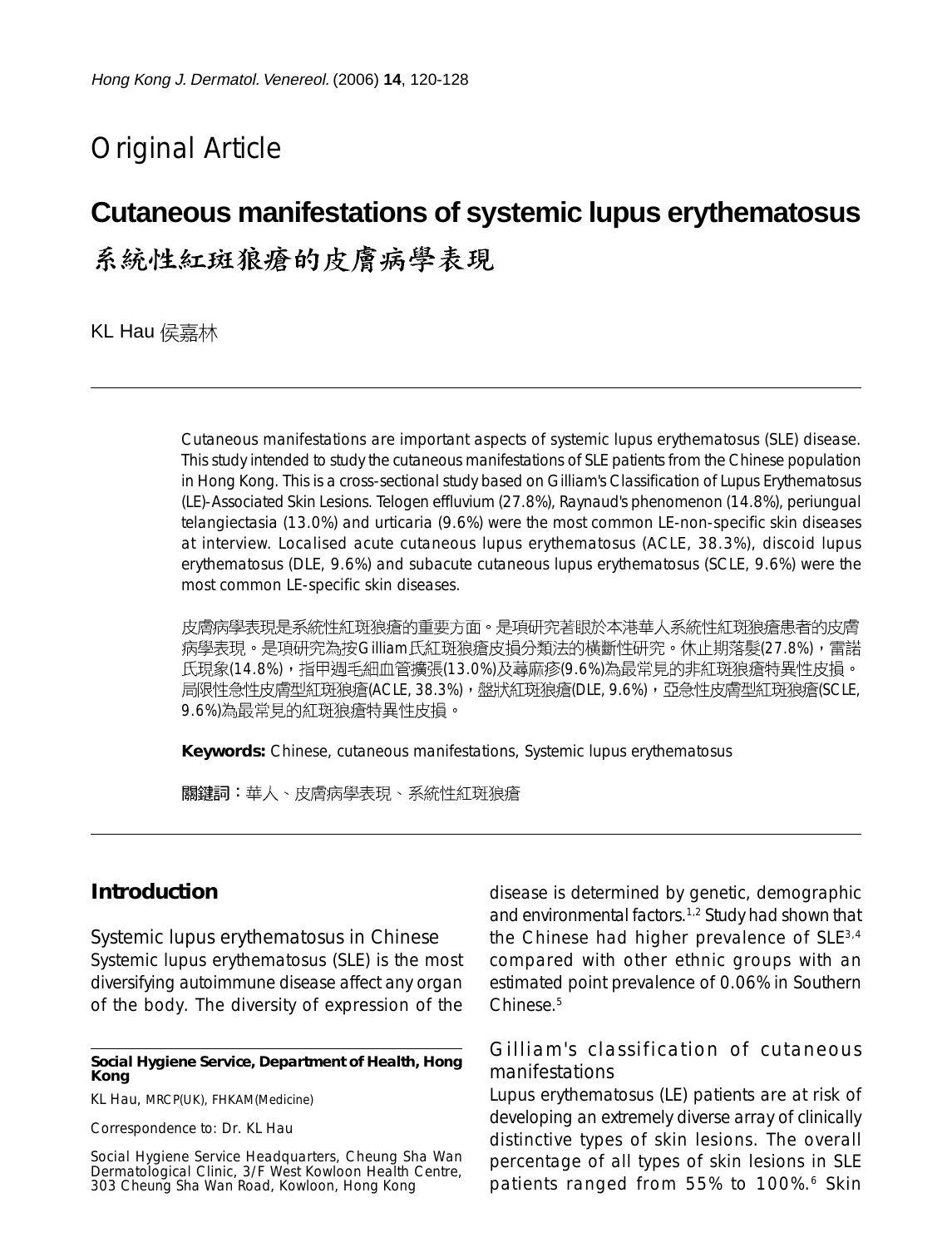involvement has long been central to the conceptual framework that physicians have used to deal with this disease.7

Gilliam initially proposed the nomenclature and classification system for cutaneous manifestations in LE patients in  $1977<sup>8,9</sup>$  The classification attempted to clarify the confusion from the use of ambiguous and competing terms for the plethora of skin lesions that can be encountered in LE patients. Gilliam classified the cutaneous manifestations of LE according to: 1) those which show the characteristic histopathology of lupus erythematosus (LE-specific) and 2) those that are associated phenomena without any characteristic histopathologic changes of LE (LE-nonspecific). The LE-specific lesions can be further subdivided into acute, subacute and chronic forms (Table 1).

The aim of this study is to study the cutaneous manifestations in SLE patients in our locality using the Gilliam's classification system.

# **Materials and methods**

#### *Subjects and setting*

SLE patients were recruited from three large rheumatological centres in Hong Kong: Queen Elizabeth Hospital (QEH), Tai Po Hospital (TPH) and Queen Mary Hospital (QMH).

#### *Inclusion criteria*

All patients who were ethnic Chinese with the diagnosis of SLE in the medical notes were recruited. An informed consent was obtained from each patient for study participation.

#### *Exclusion criteria*

Patients who were unable to give accurate data or consent due to cognitive impairment or psychiatric illness were excluded. Those with skin lesions only (that is, cutaneous lupus erythematosus without systemic involvement) as well as druginduced LE were excluded.

#### *Duration*

These study centres were visited on a weekly basis for six months from March 2005 to August 2005.

## **Analysis**

Continuous variables were expressed as mean ± standard deviation (SD) unless otherwise specified. The cutaneous lesions were categorised into LEspecific and non LE-specific.

Statistical analyses were performed using SPSS software, version 11.0 (Chicago, Illinois).

### **Results**

#### *Demographic data*

During the study period, a total number of 115 patients were recruited (Table 1). All consecutive patients joined the study. Nine patients (7.8%) were male, constituting a male to female ratio of 1 to 12. The mean age at the time of interview was 38.8 (±11.9) years old while the median was 39.0 (25th and 75th percentile were 30 and 46 respectively). The median duration of illness was 6 years (first and third quartile were 3 and 11 years respectively). The majority needed systemic steroid for disease control ( $n=82$ , 71.3%). For those who were on steroid, the mean dose of prednisolone was 8.7 mg (±6.4 mg) per day while the median dose was 5 mg (first and third quartile were 0.0 and 10 mg respectively). Nearly half of them were on anti-malarials (n=57, 49.6%). Systemic immunosuppressives were prescribed in 55 patients (47.8%).

### *American College of Rheumatology (ACR) criteria (Table 2)*

The mean number of clinical and laboratory features that fulfilled the ACR classification criteria (ACR criteria) for the study population was 5.4 (±1.4) (Table 3). The five most frequent positive criteria were: (1) positive ANA (titre ≥160)-92.2%,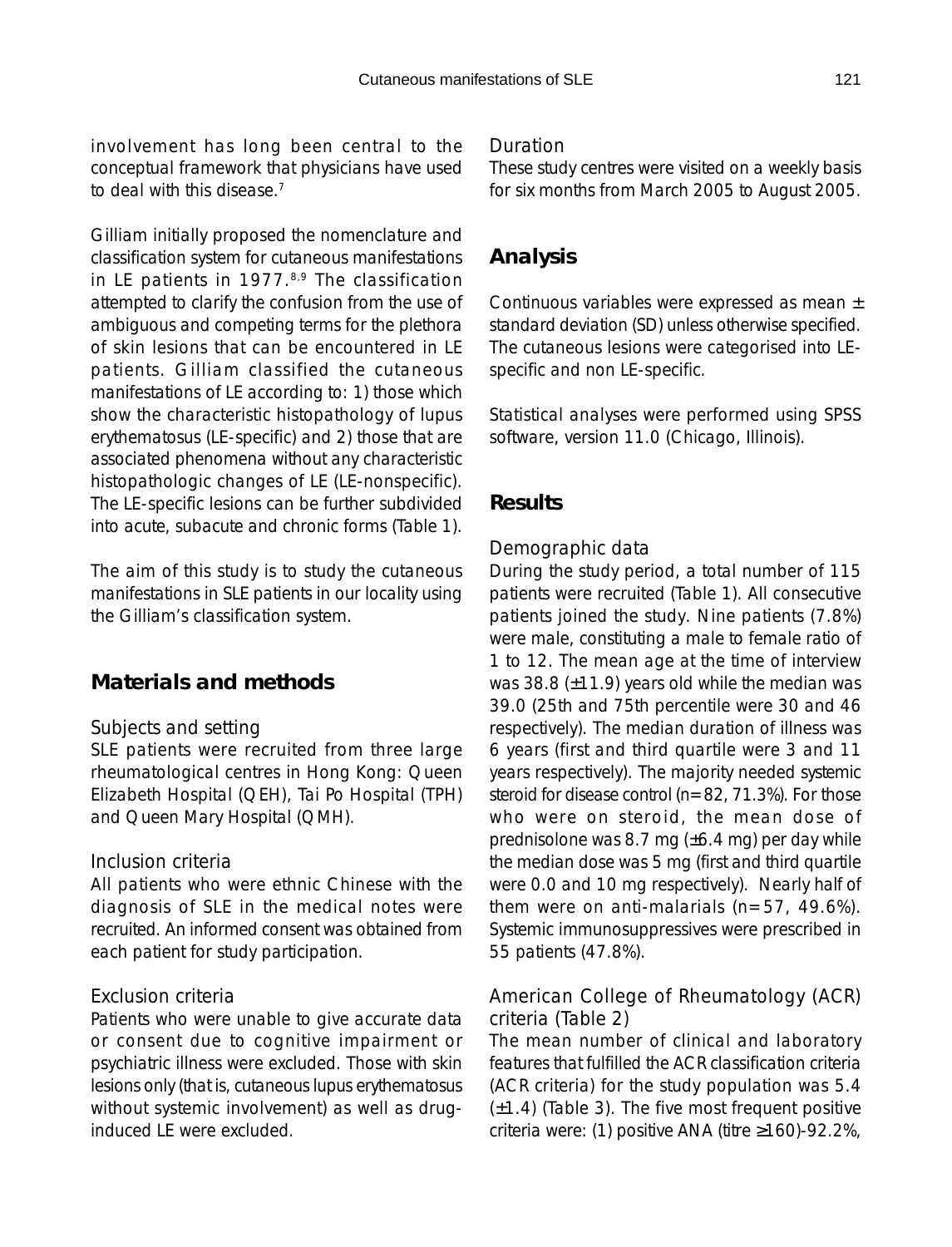Table 1. Gilliam's Classification of Lupus Erythematosus (LE)-Associated Skin Lesions<sup>9</sup>

#### **I. LE-non-specific rheumatological skin diseases**

- A. Cutaneous vascular disease
	- 1. Vasculitis
		- 1.1 Leukocytoclastic
			- 1.1.1 Palpable purpura
			- 1.1.2 Urticarial vasculitis
			- 1.1.2 Periarteritis nodosa like cutaneous lesions
	- 2. Vasculopathy
		- 2.1 Degos' disease-like lesions
		- 2.2 Secondary atrophie blanche (livedoid vasculitis, livedo vasculitis)
		- 2.3 Periungual telangiectasia
		- 2.4 Livedo reticularis
		- 2.5 Thrombophlebitis
		- 2.6 Raynaud's phenomenon
		- 2.7 Erythromelalgia (erythermalgia)
- B. Nonscarring alopecia
	- 1. Lupus hair
	- 2. Telogen effluvium
	- 3. Alopecia areata
- C. Sclerodactly
- D. Rheumatoid nodules
- E. Calcinosis cutis
- F. LE-nonspecific bullous lesions
- G. Urticaria
- H. Papulonodular mucinosis
- I. Cutis laxa/anetoderma
- J. Acanthosis nigricans

# **II. LE-specific skin diseases**

- A. Acute cutaneous LE [ACLE]
	- 1. Localised ACLE
	- 2. Generalised ACLE
- B. Subacute cutaneous LE [SCLE]
	- 1. Annular SCLE
	- 2. Papulosquamous SCLE
- C. Chronic cutaneous LE (CCLE)
	- 1. Classic discoid LE [DLE]
		- 1.1 Localised DLE
		- 1.2 Generalised DLE
	- 2. Hypertrophic/verrucous DLE
	- 3. Lupus profundus/lupus panniculitis
	- 4. Mucosal
		- 4.1 Oral
		- 4.2 Conjunctival
	- 5. Lupus tumidus (urticarial plaque of LE)
	- 6. Chilblains LE (chilblains lupus)
	- 7. Lichenoid DLE (LE/lichen planus overlap)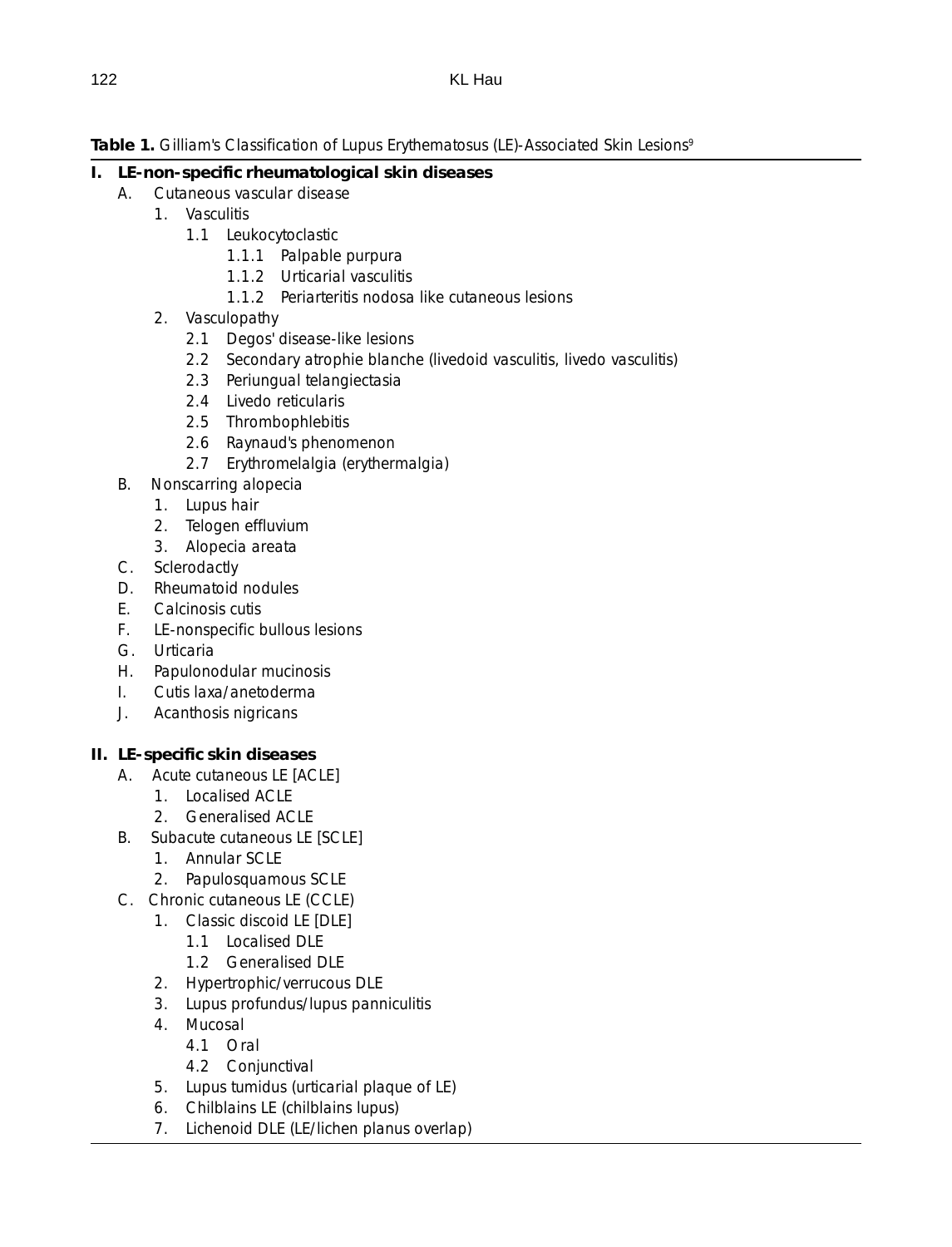| Criterion                |                           | Definition                                                                                            |  |  |  |  |  |  |
|--------------------------|---------------------------|-------------------------------------------------------------------------------------------------------|--|--|--|--|--|--|
| 1.                       | Malar rash                | Fixed erythema, flat or raised, over the malar eminences, tending to spare the<br>nasolabial folds    |  |  |  |  |  |  |
| 2.                       | Discoid rash              | Erythematous raised patches with adherent keratotic scaling and follicular                            |  |  |  |  |  |  |
|                          |                           | plugging, atrophic scarring may occur in older lesions                                                |  |  |  |  |  |  |
| 3.                       | Photosensitivity          | Skin rash as a result of unusual reaction to sunlight, by patient history or physician<br>observation |  |  |  |  |  |  |
| 4.                       | Oral ulcers               | Oral or nasopharyngeal ulceration, usually painless, observed by a physician                          |  |  |  |  |  |  |
| 5.                       | Arthritis                 | Nonerosive arthritis involving 2 or more peripheral joints, characterised by                          |  |  |  |  |  |  |
|                          |                           | tenderness, swelling or effusion                                                                      |  |  |  |  |  |  |
| 6.                       | Serositis                 | a) Pleuritis-convincing history of pleuritic pain or rub heard by a physician or                      |  |  |  |  |  |  |
|                          |                           | evidence of pleural effusion OR                                                                       |  |  |  |  |  |  |
|                          |                           | b) Pericarditis-documented by ECG or rub or evidence of pericardial effusion                          |  |  |  |  |  |  |
| 7.                       | Renal disorder            | a) Persistent proteinuria greater than $0.5$ gms per day or greater than $3+$ if                      |  |  |  |  |  |  |
|                          |                           | quantification not performed OR                                                                       |  |  |  |  |  |  |
|                          |                           | b) Cellular casts-may be red cell, haemoglobin, granular, tubular, or mixed                           |  |  |  |  |  |  |
| 8.                       | Neurologic disorder       | a) Seizures-in the absence of offending drugs or known metabolic                                      |  |  |  |  |  |  |
|                          |                           | derangements, e.g., uraemia, ketoacidosis, or electrolyte imbalance                                   |  |  |  |  |  |  |
|                          |                           | b) Psychosis-in the absence of offending drugs or known metabolic                                     |  |  |  |  |  |  |
|                          |                           | derangement; e.g., uraemia, ketoacidosis, or electrolyte imbalance                                    |  |  |  |  |  |  |
| 9.                       | Haematologic disorder     | a) Haemolytic anaemia-with reticulocytosis OR                                                         |  |  |  |  |  |  |
|                          |                           | Leukopenia-less than 4,000/mm <sup>3</sup> total on 2 or more occasions OR<br>b)                      |  |  |  |  |  |  |
|                          |                           | Lymphopenia-less than 1,500/mm <sup>3</sup> on 2 or more occasions OR<br>C)                           |  |  |  |  |  |  |
|                          |                           | Thrombocytopenia-less than 100,000/mm <sup>3</sup> in the absence of offending drugs<br>d)            |  |  |  |  |  |  |
|                          | 10. Immunologic disorder# | a) Positive LE cell preparation OR                                                                    |  |  |  |  |  |  |
|                          |                           | b) Anti-DNA: antibody to native DNA in abnormal titre OR                                              |  |  |  |  |  |  |
|                          |                           | Anti-SM: presence of antibody to SM nuclear antigen OR<br>C)                                          |  |  |  |  |  |  |
|                          |                           | d) False positive serologic test for syphilis known to be positive for at least                       |  |  |  |  |  |  |
|                          |                           | 6 months and confirmed by Treponema pallidum immobilisation or                                        |  |  |  |  |  |  |
|                          |                           | fluorescent treponemal antibody absorption test                                                       |  |  |  |  |  |  |
| 11. Antinuclear antibody |                           | An abnormal titre of antinuclear antibody by immunoflurorescence or an                                |  |  |  |  |  |  |
|                          |                           | equivalent assay at any point in time and in the absence of drugs known to be                         |  |  |  |  |  |  |
|                          |                           | associated with "drug-induced lupus" syndrome                                                         |  |  |  |  |  |  |

Table 2. The 1982 revised criteria for classification of SLE<sup>10</sup>

*A person shall be said to have SLE if any 4 or more of the 11 criteria are present, serially or simultaneously, during any interval of observation. (Adopted from Tan EM. Special antibodies for the study of systemic lupus erythematosus: an analysis. Arthritis Rheum 1982;25:753-6.*)

# Update from the Diagnostic and Therapeutic Criteria Committee of the ACR in 1997: Delete 10 a), change 10 d) to positive finding of antiphospholipid antibodies based on 1) an abnormal serum level of IgG or IgM anticardiolipin antibodies, 2) a lupus anticoagulant using a standard method, 3) false positive serologic test for syphilis known to be positive for at least 6 months and confirmed by Treponema pallidum immobilisation or fluorescent treponemal antibody absorption test.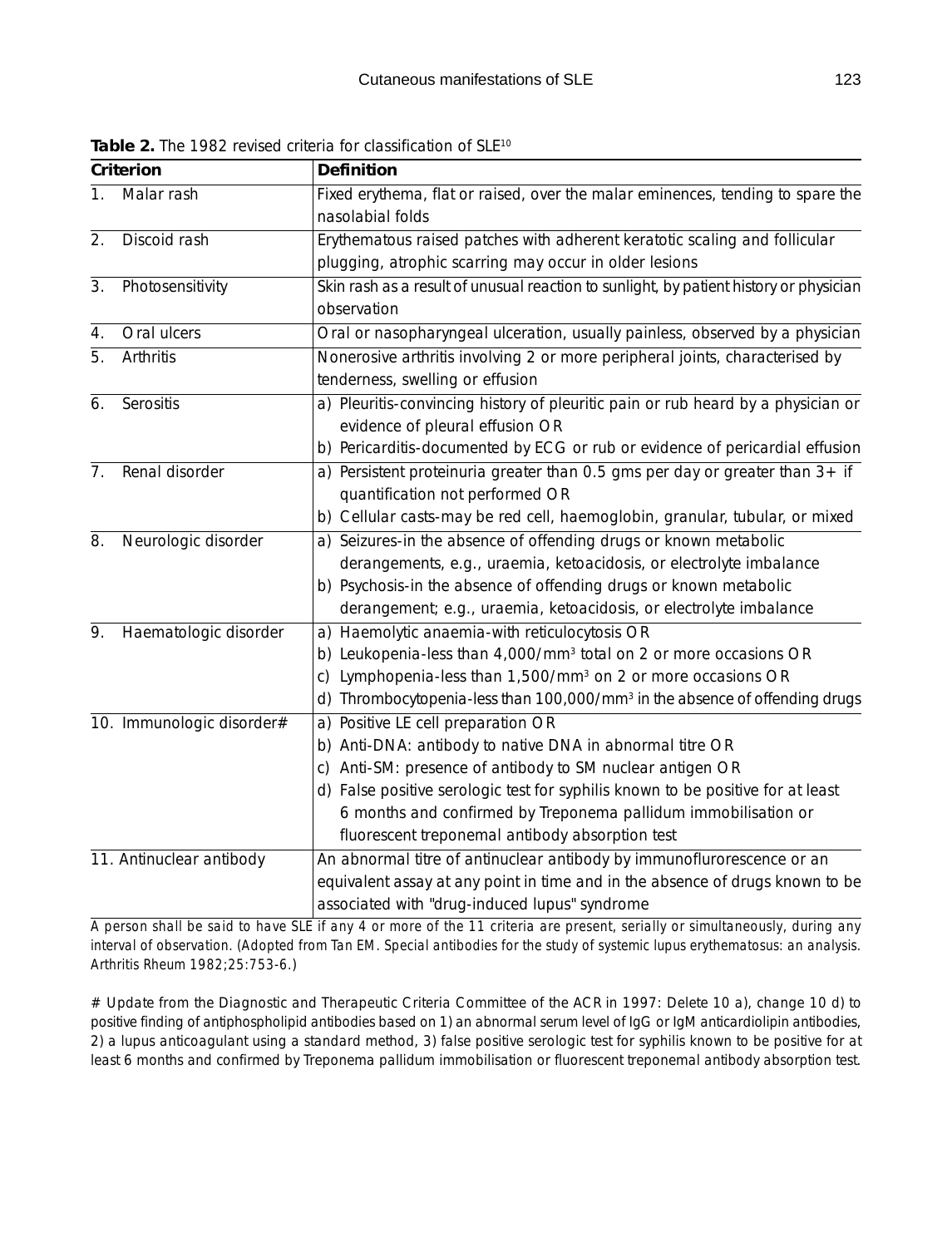| (2) arthritis-83.5%, (3) immunologic disorder-81.7%, |
|------------------------------------------------------|
| (4) malar rash-76.5%, (5) photosensitivity-64.3%.    |

#### *Skin manifestations at presentation and interview*

The skin manifestations at interview were shown in Figures 1, 2 and 3. The data on presentation were included for comparison.

#### *LE-specific skin diseases at interview*

Forty-four patients (38.3%) had localised ACLE while nine patients (7.8%) had generalised ACLE. Eleven patients had SCLE lesions (9.6%); six belonged to the annular subtype (5.2%) and five belonged to the papulosquamous subtype (4.3%). Eleven (9.6%) patients had classic DLE. Eight of them had localised form and presented

| Criteria                    |            | Frequency ( $N = 115$ ) | Percentage |  |
|-----------------------------|------------|-------------------------|------------|--|
| Malar rash                  |            | 88                      | 76.5       |  |
| Discoid rash                |            | 12                      | 10.4       |  |
| Photosensitivity            |            | 74                      | 64.3       |  |
| Oral ulcers                 |            | 17                      | 14.8       |  |
| Arthritis                   |            | 96                      | 83.5       |  |
| <b>Serositis</b>            |            | 14                      | 12.2       |  |
| Renal disorder              |            | 36                      | 31.3       |  |
| Neurologic disorder         |            | 16                      | 13.9       |  |
| Haematologic disorder       |            | 64                      | 55.7       |  |
| Immunologic disorder        |            | 94                      | 81.7       |  |
| Antinuclear antibody        |            | 106                     | 92.2       |  |
| ACR criteria (mean, SD)     | 5.37(1.38) |                         |            |  |
| Range (min - max)           | $1 - 8$    |                         |            |  |
| Median (1st & 3rd quartile) | 5(5, 6)    |                         |            |  |



**Figure 1.** Cutaneous vascular diseases at presentation and interview.

#### **Table 3.** ACR criteria in the study cases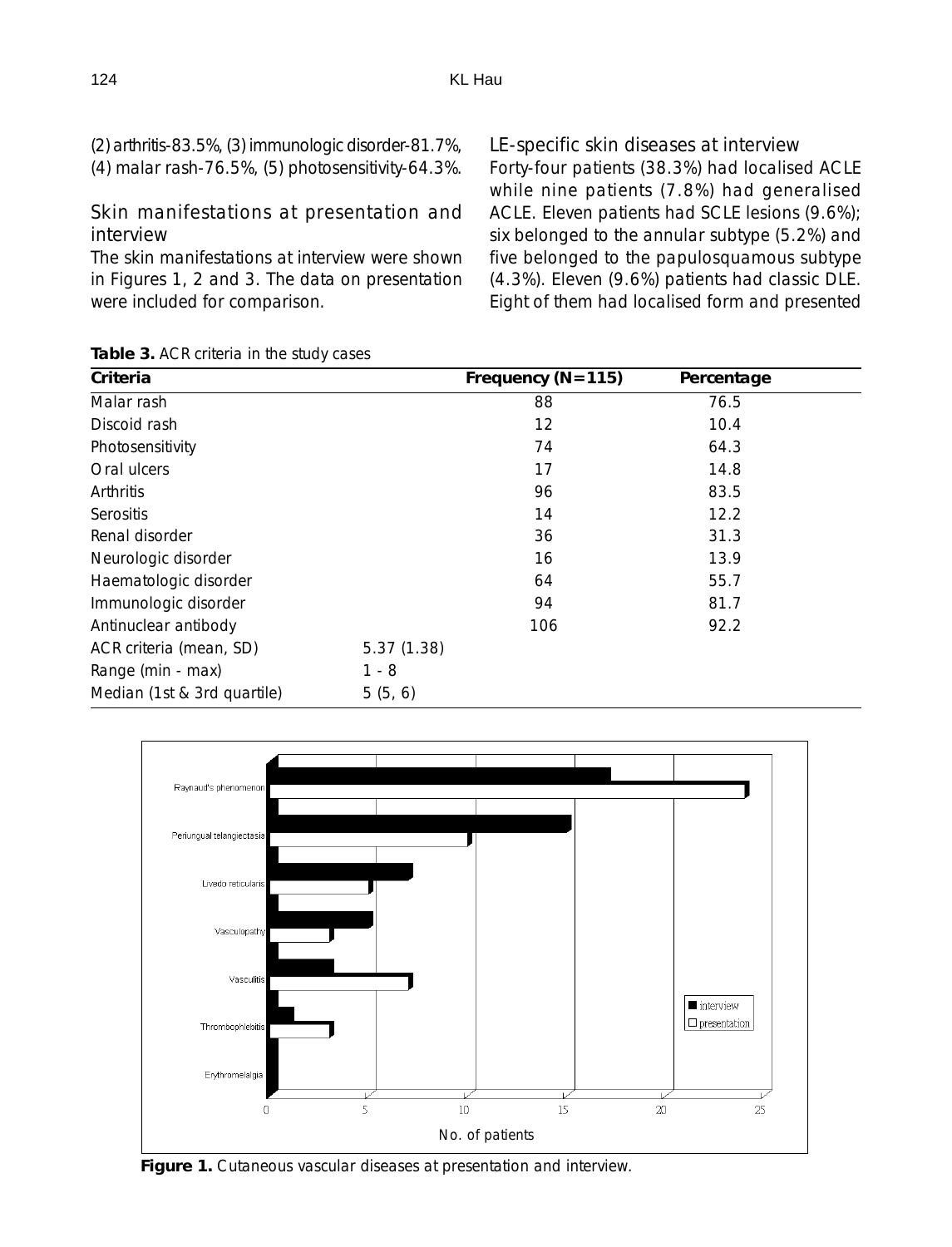

**Figure 2.** Other LE-nonspecific lesions at presentation and interview.



**Figure 3.** LE-specific lesions at presentation and interview.

with scarring alopecia as solitary lesion or accompanied by other localised DLE features. The remaining three had generalised DLE. Seven patients (5.1%) had oral mucosal lesions. Two patients (1.7%) had lichenoid DLE.

*LE-nonspecific skin diseases at interview* The commonest finding in this category was telogen effluvium (n=32, 27.8%). This was followed by Raynaud's phenomenon  $(n=17, 14.8\%)$ , periungual telangiectasia (n=15, 13%) and urticaria ( $n=11, 9.6\%$ ).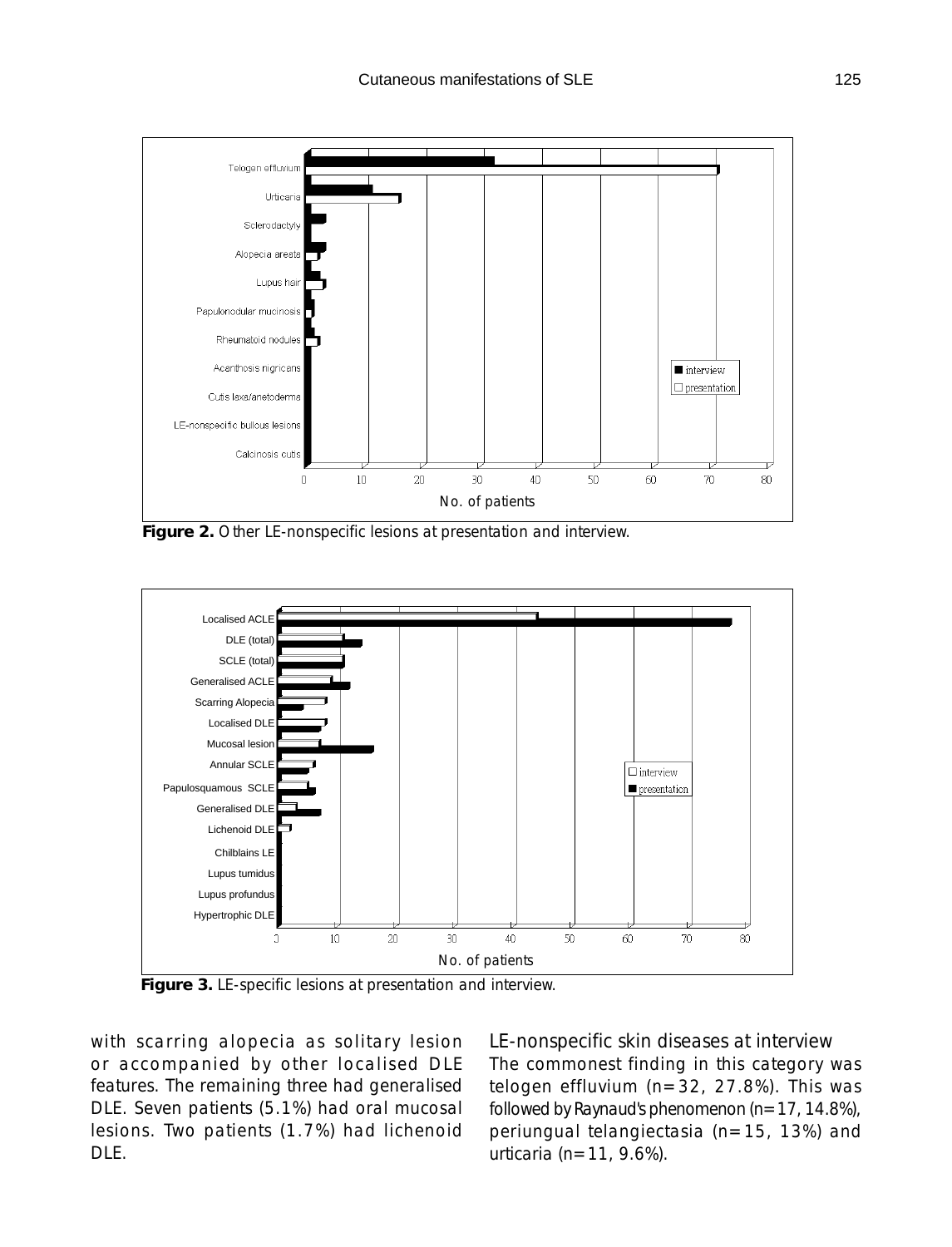*Non-rheumatological skin diseases at interview* The commonest skin manifestation in this category was xerosis and ichthyosis ( $n=57$ ). This was followed by steroid-induced changes  $(n=29)$ . Fungal infection was noted in 16 patients. Among which, four had more than one site of fungal infection and one had three sites. The commonest infection was tinea pedis  $(n=15)$ . Nail abnormalities were noted in eight patients. These consisted of onycholysis, ridging and thickening of the nails. Other dermatosis noted during the interview included eczema  $(n=21)$ , acne  $(n=5)$ , seborrheic dermatitis ( $n=5$ ), psoriasis ( $n=2$ ) and drug eruption  $(n=2)$ . Ten patients had skin pigmentation after taken anti-malarial drugs.

#### **Discussion**

#### *ACLE*

The commonest cutaneous manifestation related to SLE in our patients was localised acute cutaneous LE or malar rash. Two third of our patients presented with ACLE while other overseas studies showed that ACLE were present in 21-58% of their patients.<sup>1,6,11</sup> A tendency of higher prevalence of localised acute cutaneous LE (56- 70%) was reported by other local studies.5,8,12,13 It frequently coincides with exacerbations of systemic disease.8 Generalised ACLE is a less common variety which presents as a more widespread morbilliform or exanthematous eruption. ACLE is very photosensitive and can be transient, lasting only several days or weeks. A comparison was made for cutaneous manifestations between our patients and the cutaneous aspects from previous local and overseas studies (Table 4).

#### *Telogen effluvium*

The prevalence of telogen effluvium was also higher in our patients. Gilliam as well as other workers had used this term to describe the diffuse, non-scarring hair loss in LE patients.14,15

However, in usual dermatological practice, telogen effluvium may have slight different implications. Telogen effluvium refers to an acute, diffuse hair loss occurring 3-4 months after a medical event. Surgical shock, haemorrhage, high fever, crash dieting, drugs, childbirth and psychological illness are common causes. Anagen hairs are prematurely precipitated into catagen phase during the illness. As the hairs reach the telogen phase, new anagen hairs develop and displace the telogen hairs resulting in abrupt hair loss. Recovery is expected in about 3 to 4 months spontaneously.

In LE patients, the diffuse nonscarring alopecia is the result of the severe catabolic effects of the lupus disease activity. It can be acute or occurring 2 to 3 months after a flare of the lupus disease activity and can also be chronically associated with a 'silent' continuing lupus disease activity. As a result, the hair loss may be long-lasting in some patients even though they are clinically quiescent otherwise.

#### *Photosensitivity*

The percentage of photosensitivity was 64%, which was higher than that in the Euro-lupus cohort.<sup>1</sup> In fact, a wide range of photosensitivity prevalence was reported in the literature in SLE patients, ranging from 24% to 83%.1,4,6,7,9,11,14,15 There is a clear relationship between ultraviolet radiation (UVR) and the clinical manifestations.16 Moreover, UVR not only induces cutaneous eruptions, but also it will cause systemic reactions like weakness, fatigue, fever, hair loss and joint pain.<sup>9,14,15</sup> There can be a delay of several months after the UV exposure in the summer months for the disease flare.

#### *Urticaria*

There were some suggestions that urticaria was associated with more aggressive clinical activity as reported previously.<sup>6</sup> However, these studies were deficient in the sense that a distinction was not made between urticaria and urticarial vasculitis. A clear distinction of urticaria from urticarial vasculitis would require not only detailed clinical history, but also skin biopsy to confirm the clinical suspicion. Patients with typical urticarial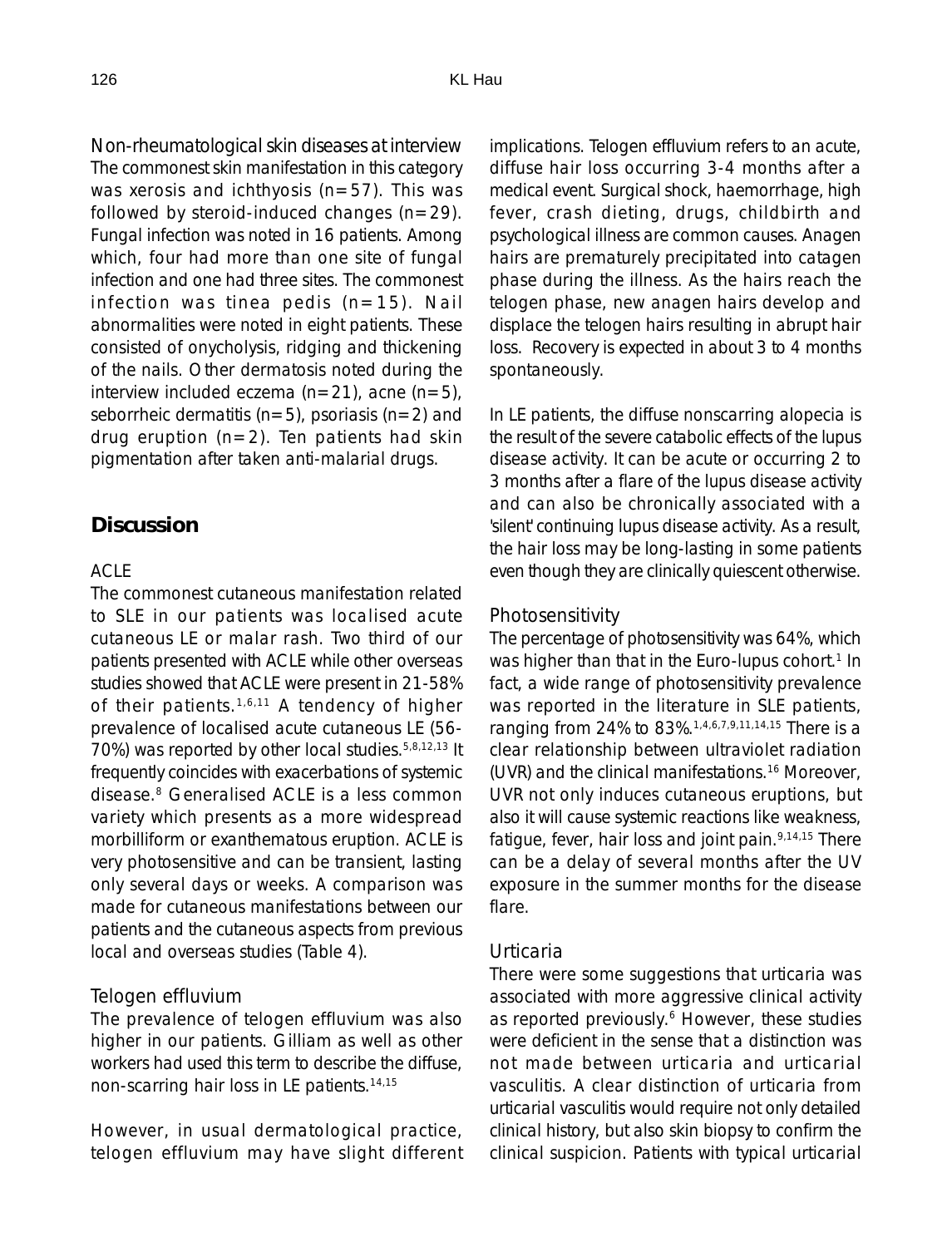|                                   | Presentation | Interview | Yell <sup>6</sup> | Weinstein <sup>11</sup> | Cervera <sup>1</sup> | Cervera <sup>1</sup> |      | Mok <sup>5</sup> Wong <sup>13</sup> |
|-----------------------------------|--------------|-----------|-------------------|-------------------------|----------------------|----------------------|------|-------------------------------------|
| No. of cases                      | 115          | 115       | 73                | 84                      | Presentation<br>1000 | Interview<br>1000    | 709  | 156                                 |
| Year of study                     | 2005         | 2005      | 1996              | 1990                    | 2003                 | 2003                 | 2003 | 1991                                |
|                                   | $N$ (%)      | $N$ (%)   | $\%$              | %                       | $\%$                 | %                    | $\%$ | $\%$                                |
| I. LE-nonspecific skin diseases   |              |           |                   |                         |                      |                      |      |                                     |
| A. Cutaneous vascular disease     |              |           |                   |                         |                      |                      |      |                                     |
| 1. Vasculitis                     | 7(6.1)       | 3(2.6)    | 11                | 18                      |                      |                      |      | 26                                  |
| 2. Vasculopathy                   | 3(2.6)       | 5(4.3)    |                   |                         |                      |                      |      |                                     |
| 3. Periungual telangiectasia      | 10(8.7)      | 15 (13.0) |                   | 16                      |                      |                      |      |                                     |
| 4. Livedo reticularis             | 5(4.3)       | 7(6.1)    |                   | 18                      | 5                    | 14                   |      |                                     |
|                                   |              |           |                   |                         |                      |                      |      |                                     |
| 5. Thrombophlebitis               | 3(2.6)       | 1(0.9)    |                   |                         |                      |                      | 24   | 19                                  |
| 6. Raynaud's phenomenon           | 24 (20.9)    | 17 (14.8) | 60                |                         | 18                   | 34                   |      |                                     |
| 7. Erythromelalgia                | O(0)         | O(0)      |                   |                         |                      |                      |      |                                     |
| B. Nonscarring alopecia           |              |           |                   |                         |                      |                      |      |                                     |
| 1. Lupus hair                     | 3(2.6)       | 2(1.7)    | 40                |                         |                      |                      |      |                                     |
| 2. Telogen effluvium              | 71 (61.7)    | 32(27.8)  |                   |                         |                      |                      | 41   | 20                                  |
| 3. Alopecia areata                | 2(1.7)       | 3(2.6)    |                   |                         |                      |                      |      |                                     |
| C. Sclerodactyly                  | O(0)         | 3(2.6)    |                   |                         |                      |                      |      |                                     |
| D. Rheumatoid nodules             | 2(1.7)       | 1(0.9)    |                   |                         |                      |                      |      |                                     |
| E. Calcinosis cutis               | O(0)         | 0(0)      |                   |                         |                      |                      |      |                                     |
| F. LE-nonspecific bullous lesions | 0(0)         | O(0)      |                   |                         |                      |                      |      |                                     |
| G. Urticaria                      | 16 (13.9)    | 11(9.6)   | 44                |                         |                      |                      |      |                                     |
| H. Papulonodular mucinosis        | 1(0.9)       | 1(0.9)    |                   |                         |                      |                      |      |                                     |
| II. LE-specific skin diseases     |              |           |                   |                         |                      |                      |      |                                     |
| A. Acute cutaneous LE             |              |           |                   |                         |                      |                      |      |                                     |
| 1. Localised ACLE                 | 77 (67.0)    | 44 (38.3) | 45                | 21                      | 40                   | 58                   | 56   | 56                                  |
| 2. Generalised ACLE               | 12 (10.4)    | 9(7.8)    |                   |                         |                      |                      |      |                                     |
| B. Subacute cutaneous LE          |              |           |                   |                         |                      |                      |      |                                     |
| 1. Annular SCLE                   | 5(4.3)       | 6(7.8)    |                   | 21                      | 3                    | 6                    |      |                                     |
| 2. Papulosquamous SCLE            | 6(5.2)       | 5(4.3)    | $\overline{7}$    |                         |                      |                      |      |                                     |
| C. Chronic cutaneous LE           |              |           |                   |                         |                      |                      |      |                                     |
| 1. Classic discoid LE             | 14 (12.2)    | 11(9.6)   | 25                | 11                      | 6                    | 10                   | 12   | 3                                   |
| 1.1 Localised DLE                 | 7(6.1)       | 8(7.0)    |                   |                         |                      |                      |      |                                     |
| Scarring Alopecia                 | 4(3.5)       | 8(7.0)    | 14                |                         |                      |                      |      |                                     |
| 1.2 Generalised DLE               | 7(6.1)       | 3(2.6)    |                   |                         |                      |                      |      |                                     |
| 2. Hypertrophic DLE               | 0(0)         | O(0)      |                   |                         |                      |                      |      |                                     |
| 3. Lupus profundus                | 0(0)         | 0(0)      |                   |                         |                      |                      |      |                                     |
| 4. Mucosal involvement            | 16 (13.9)    | 7(5.1)    | 55                |                         | 11                   | 24                   | 11   | 4                                   |
| 5. Lupus tumidus                  | 0(0)         | O(0)      |                   |                         |                      |                      |      |                                     |
| 6. Chilblains LE                  | O(0)         | 0(0)      | 21                |                         |                      |                      |      |                                     |
| 7. Lichenoid DLE                  | 0(0)         | 2(1.7)    |                   |                         |                      |                      |      |                                     |
|                                   |              |           |                   |                         |                      |                      |      |                                     |

**Table 4.** Skin lesions (LE and LE-nonspecific) at both presentation and interview, comparison between different studies

Note (Table 2):

a) LE-nonspecific skin diseases: our patients had lower frequency of cutaneous vasculitis compared with other oversea studies. The ranges of prevalence of livedo reticularis and Raynaud's phenomenon in other studies were 18-60% and 5-18% respectively. The prevalence in our patients for both conditions was at the lower end of the range. Similarly, the prevalence of periungual telangiectasia was also in the lower end of the range. In other words, our SLE patients tended to have less cutaneous vascular disease. The prevalence of telogen effluvium was higher while the prevalence of urticaria was lower than other studies.

b) LE-specific skin diseases: two third of our patients had localised ACLE at presentation. The prevalences of SCLE as well as DLE were comparable with other studies.